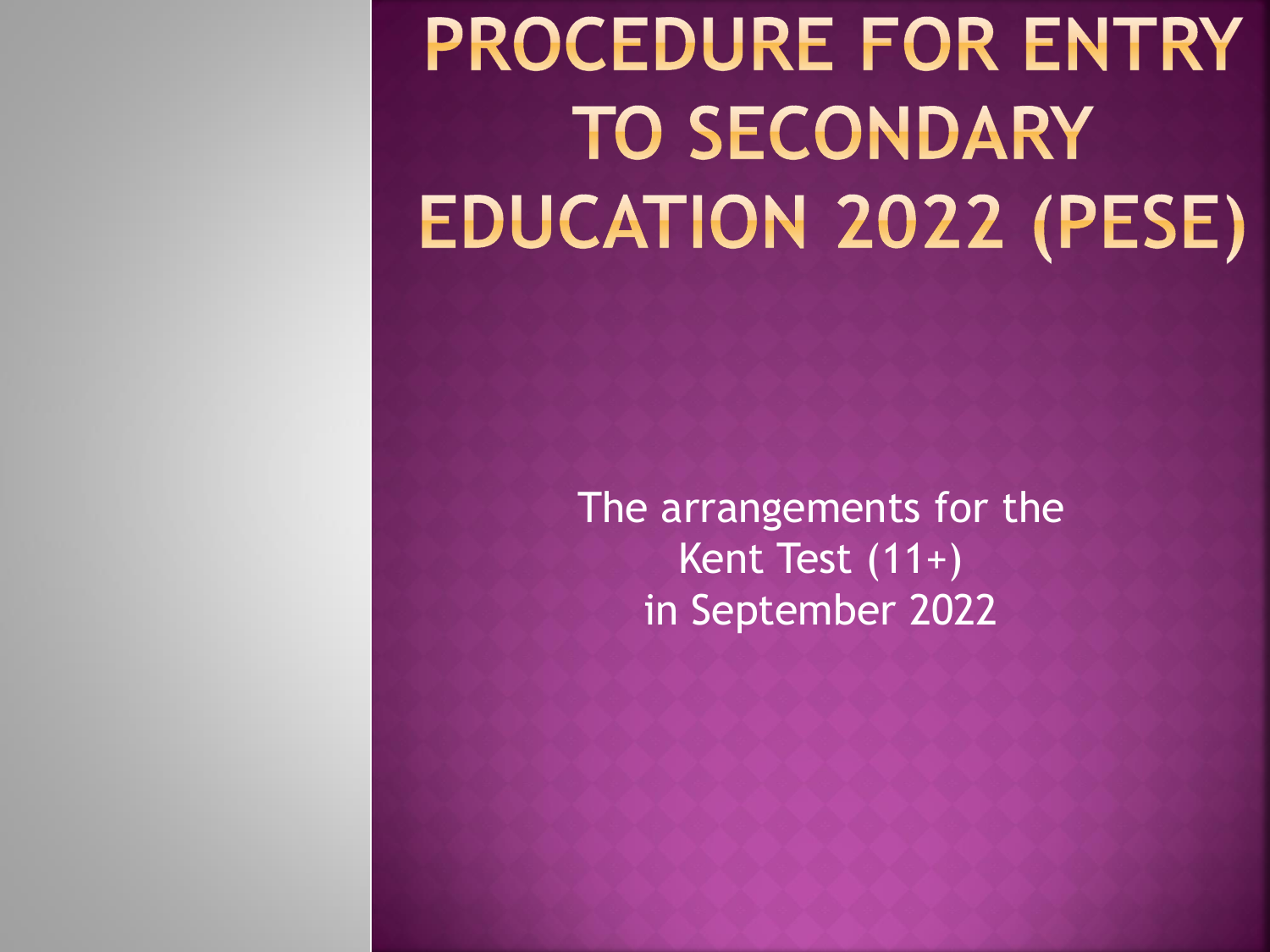## REGISTRATION FOR THE TESTS

Leaflet

- Opens: Wednesday 1st June 2022
- Closes: Friday 1st July 2022
- Apply on line
- www.kent.gov.uk/ola
- Enquire at the school office for help
- Late forms will not be accepted by the Local Authority (LA)
- No form = no test in September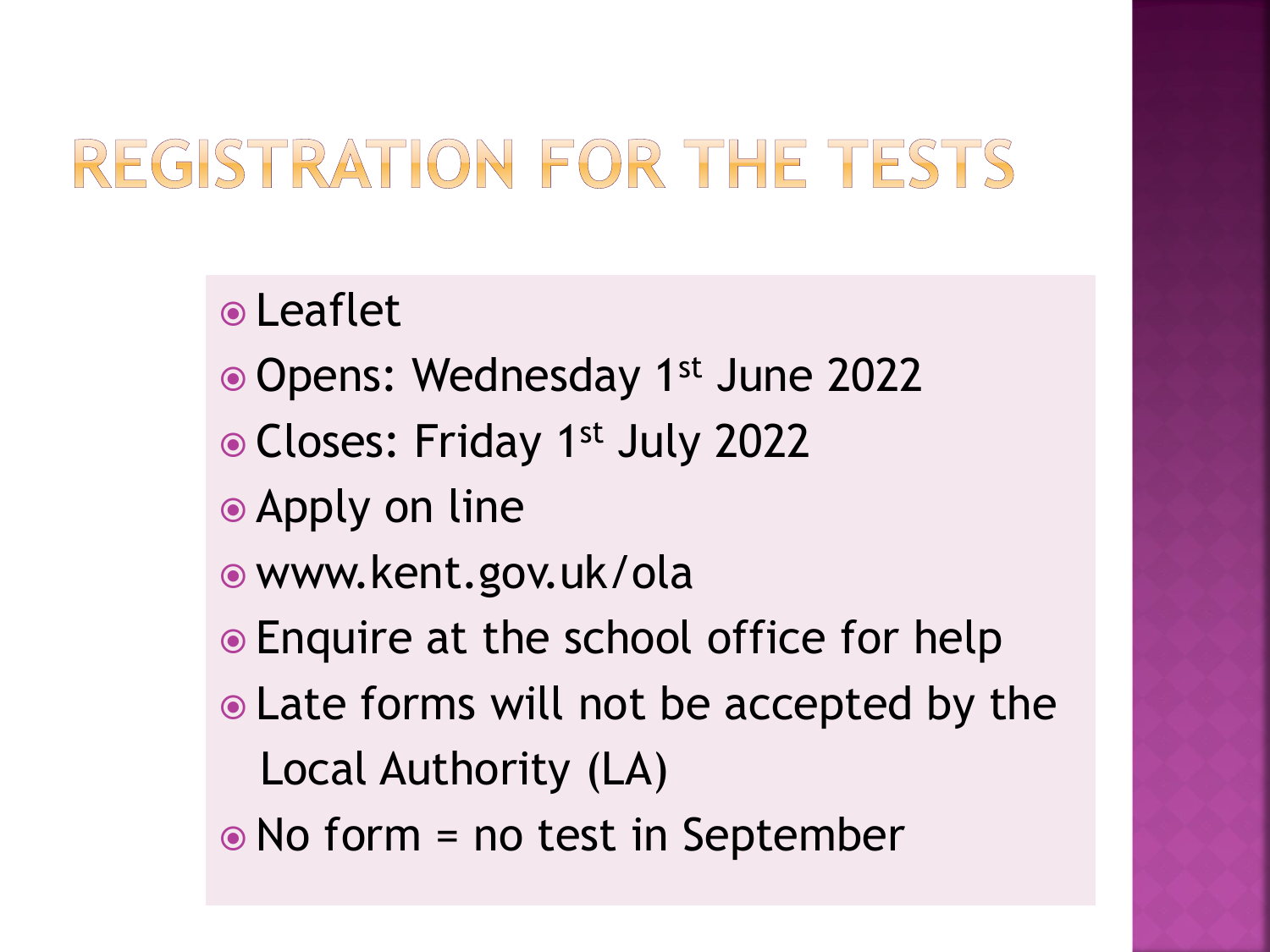#### THE TESTS PROCESS

No separate practice tests Only one day of testing **•Thursday 8th** September 2022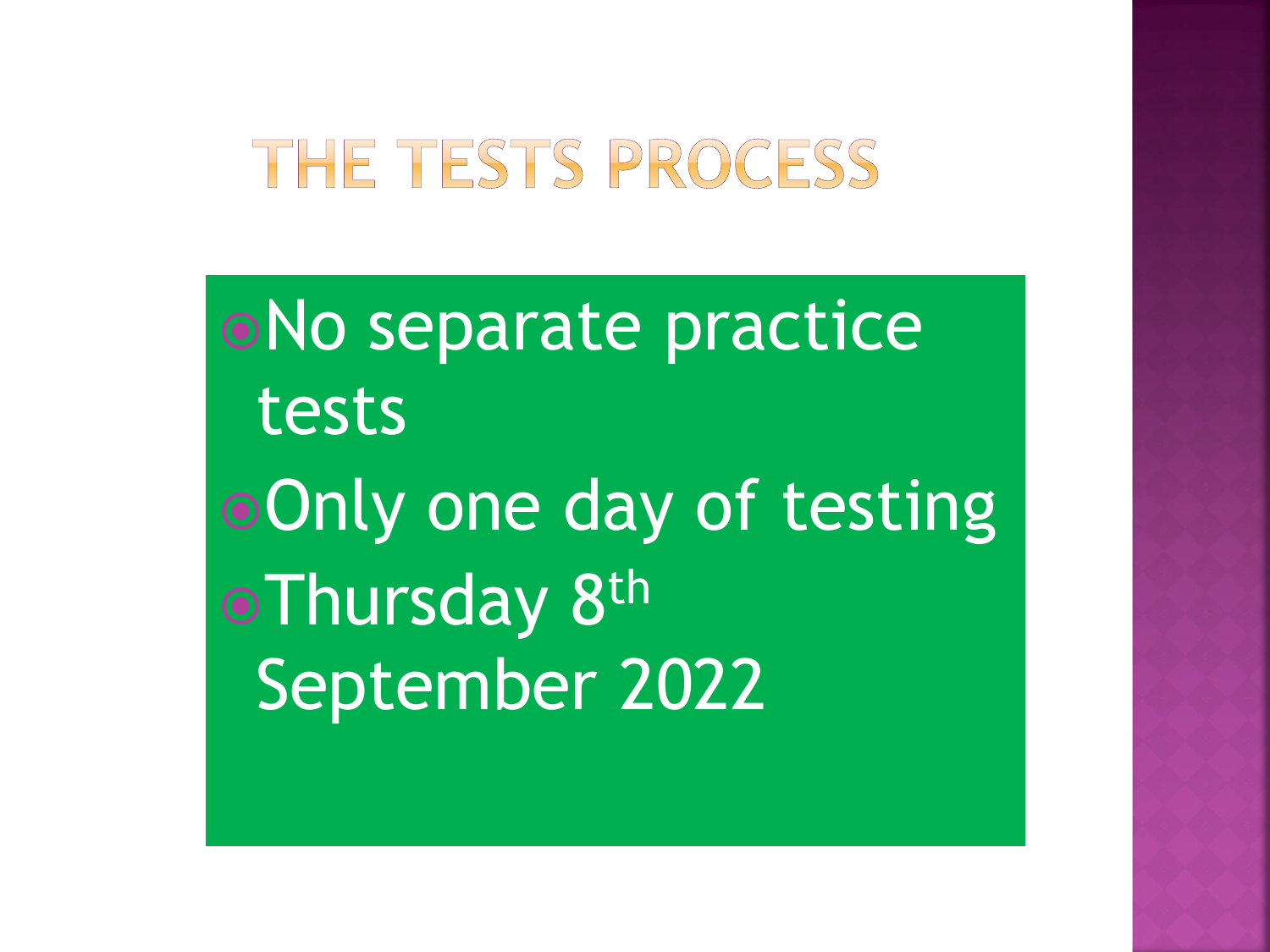## **TEST DETAILS**

- Paper 1: **English** (comprehension and literacy skills) **and maths**.
- Paper 2: **Reasoning**. Verbal reasoning (VRT) and non verbal reasoning test (NVRT). Spatial Reasoning may also be included.
- Both papers are multiple choice.
- Marked by computer (OMR) clear writing needed.
- Writing task 40mins (unmarked)
- Kent Test Familiarisation Booklet available from www.kent.gov.uk/education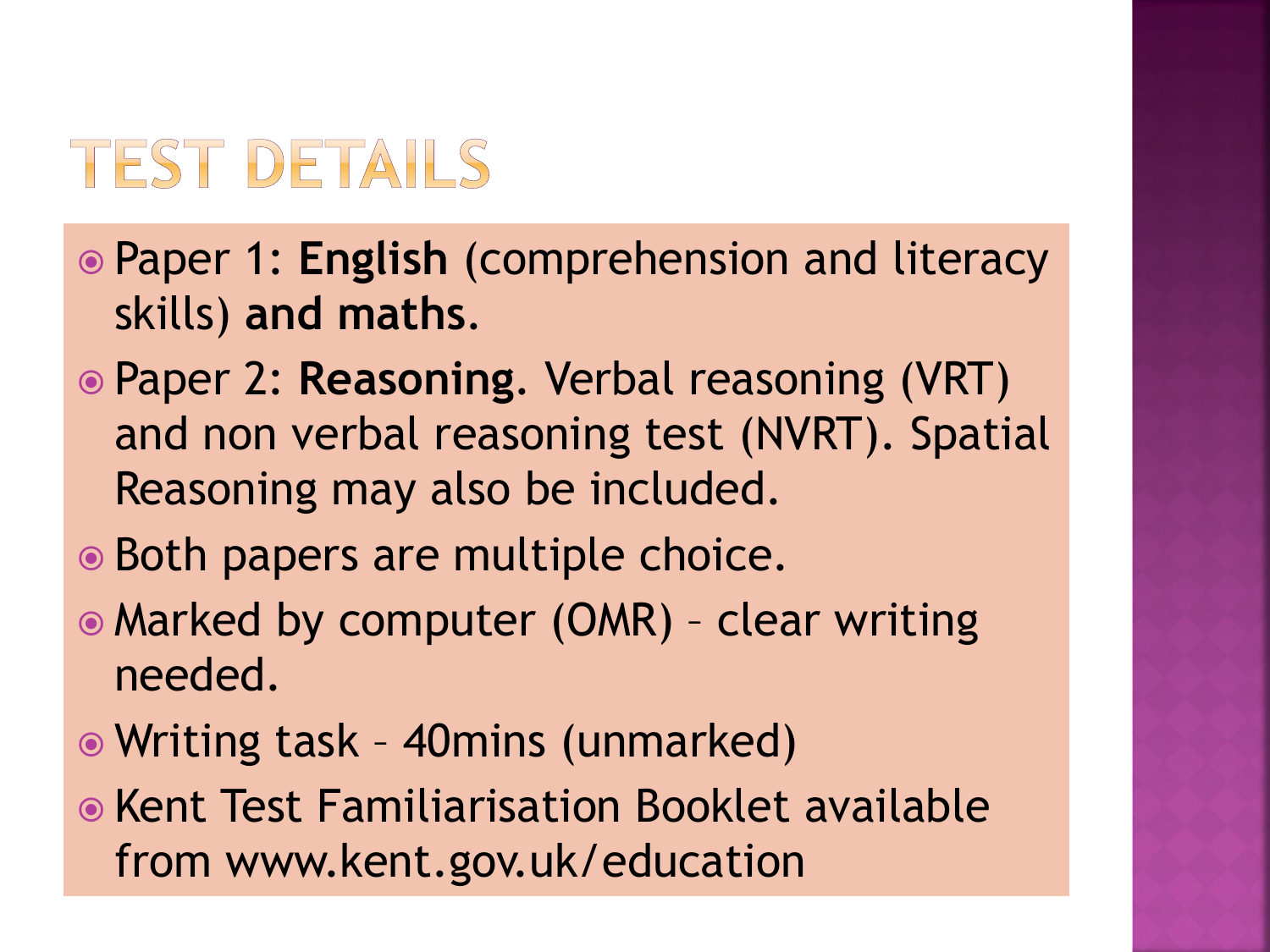#### **TEST DETAILS**

- Test results are Nationally standardised scores between 69 and 141.
- For the last year's test the threshold was a total of 332 with each test being above 108.
- Special arrangements Any child with SEN can have additional support – evidence from home to be given to the school by the 5<sup>th</sup> July so we can apply by the 10<sup>th</sup>. Enlarged or coloured papers, TA support, specialist equipment and additional 25% of time would be the outcome.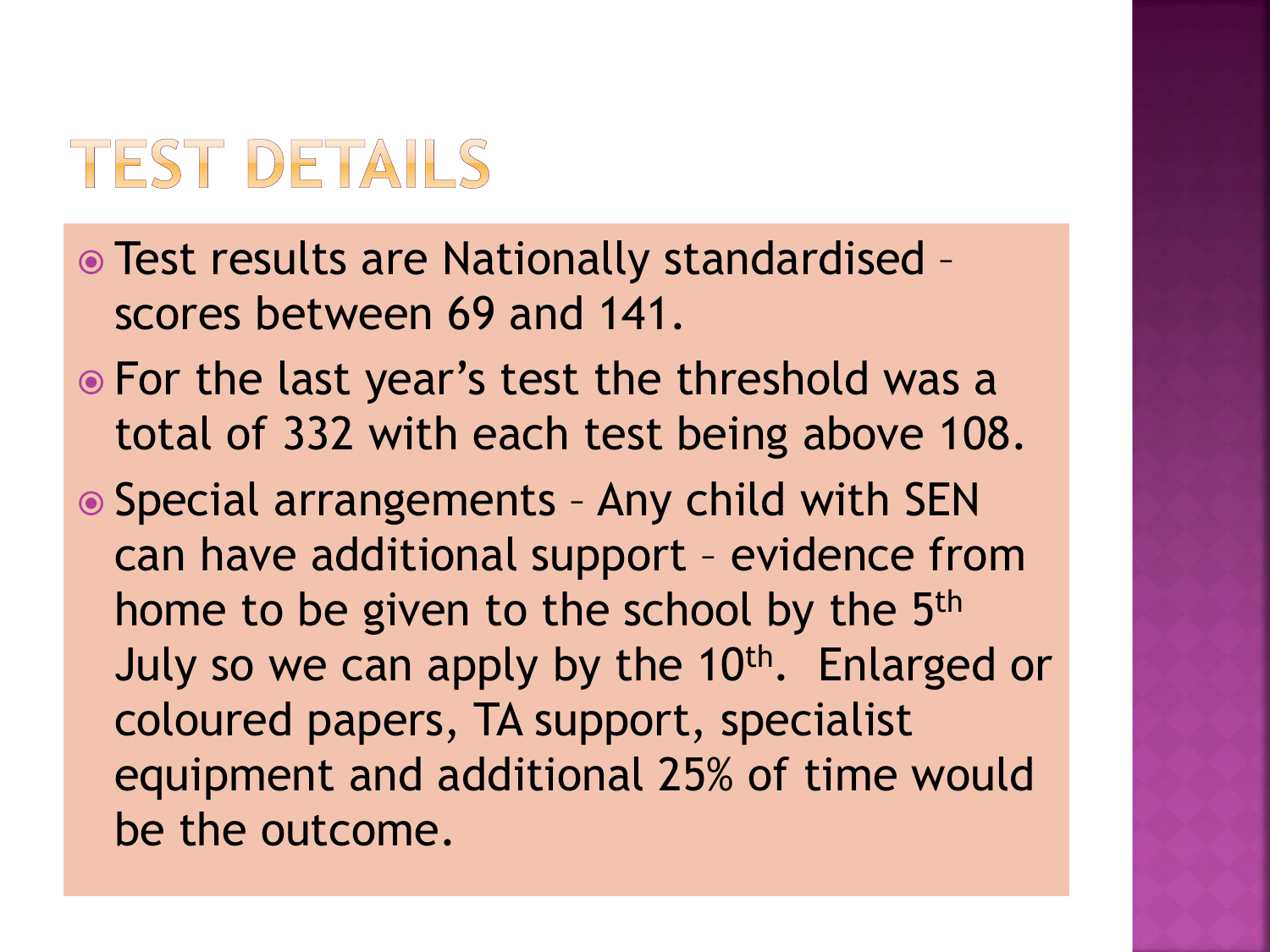# KENT BOOKLET

 https://www.kent.gov.uk/\_\_data/assets/pdf [\\_file/0014/14513/Kent-Test-familiarisation](https://www.kent.gov.uk/__data/assets/pdf_file/0014/14513/Kent-Test-familiarisation-booklet.pdf)booklet.pdf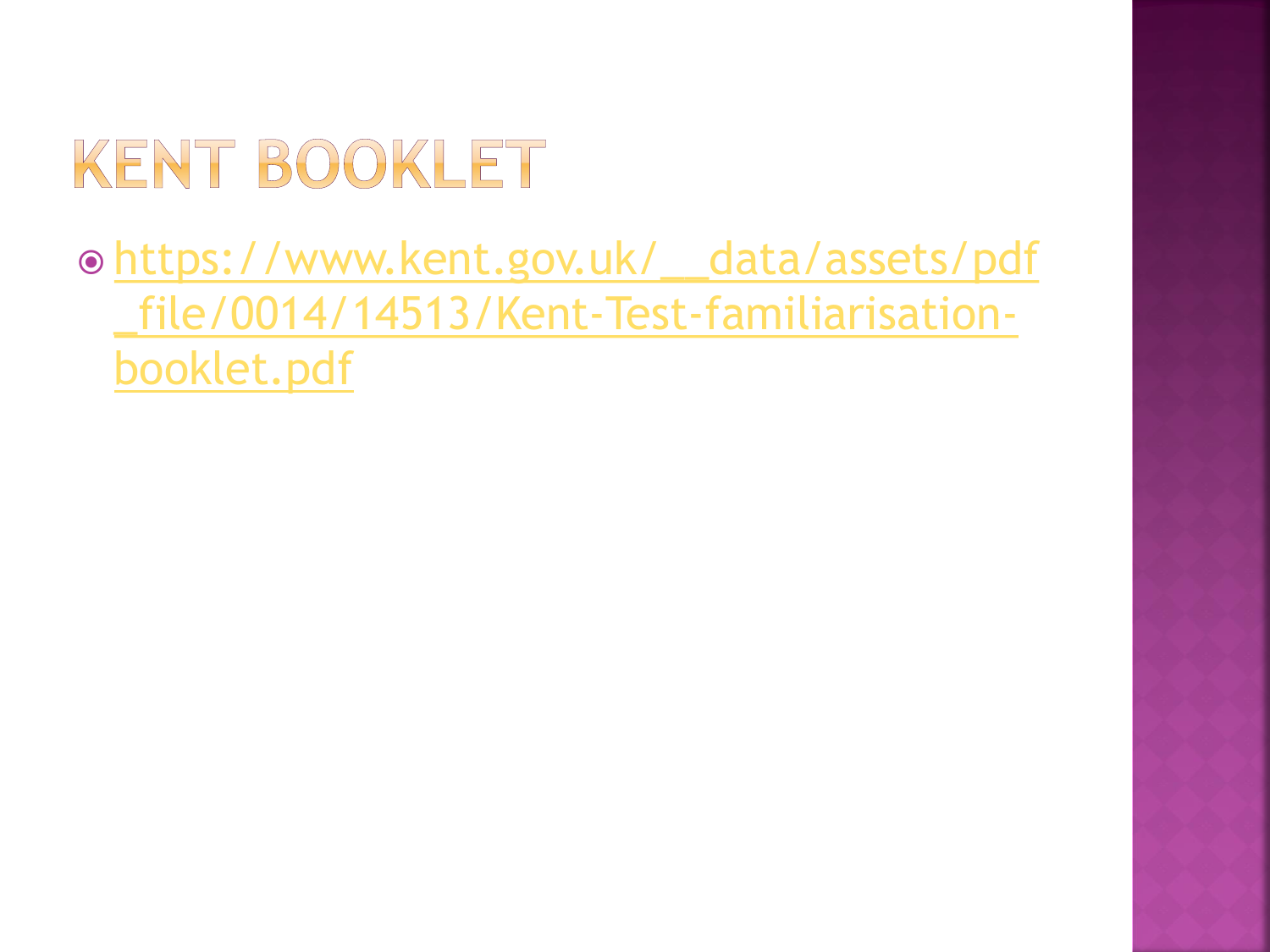## RESULTS

- Threshold and Borderzone
- Headteacher Appeals: Late September parents will not be notified
- Parents receive decision by email on 18th October 2022.
- HT will send individual pupil scores on request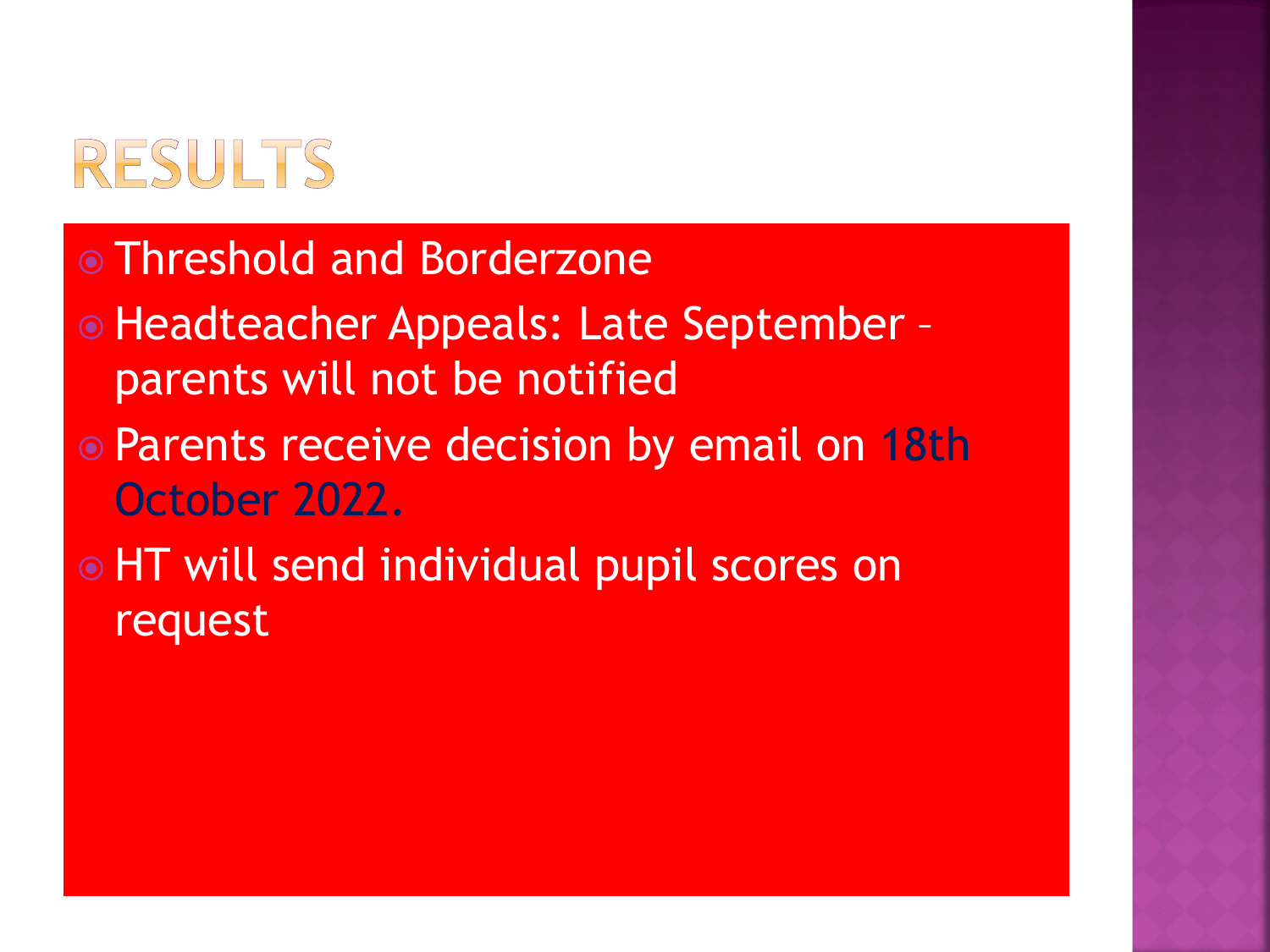# SECONDARY COMMON APPLICATION FORM (SCAF)

- Information is available on line from early September
- Apply using your personal log in.
- School visits and open evenings are taking place. We will add to the newsletter.
- Order of preference.
- SCAF submit on line.
- National opens 1<sup>st</sup> September and closing date for application forms is 1<sup>st</sup> November.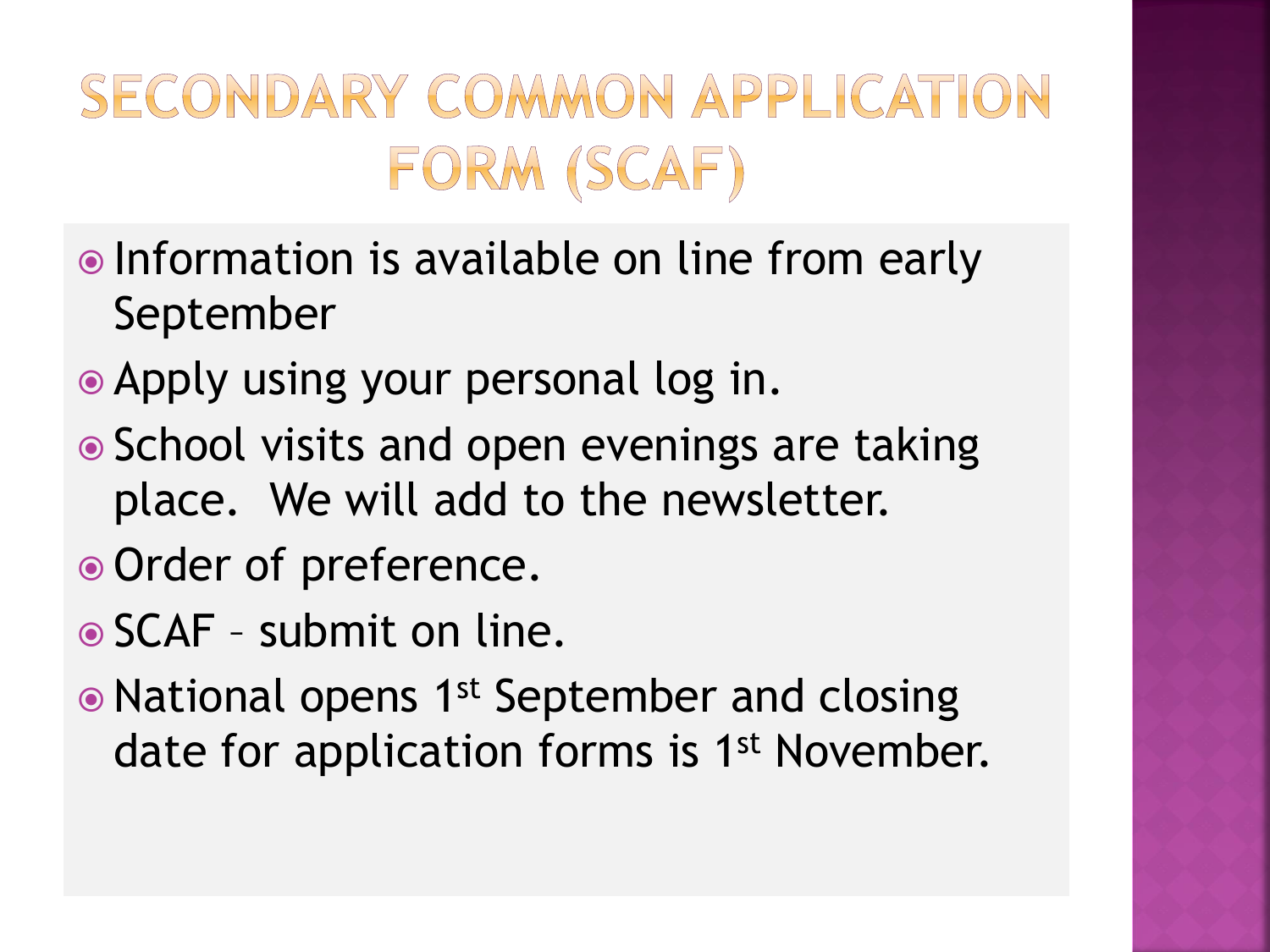## CONFIRMATION OF A SECONDARY SCHOOL PLACE

- National Offer Day: Parents receive offer of a place: Wednesday 1st March 2023- Letters sent out 1<sup>st</sup> class- emails after 4.00pm.
- Places must be accepted asap.
- **Closing date for parental appeals: 28<sup>th</sup> March** 2023.
- Parental Appeals: May or June 2023 we will be able to give support.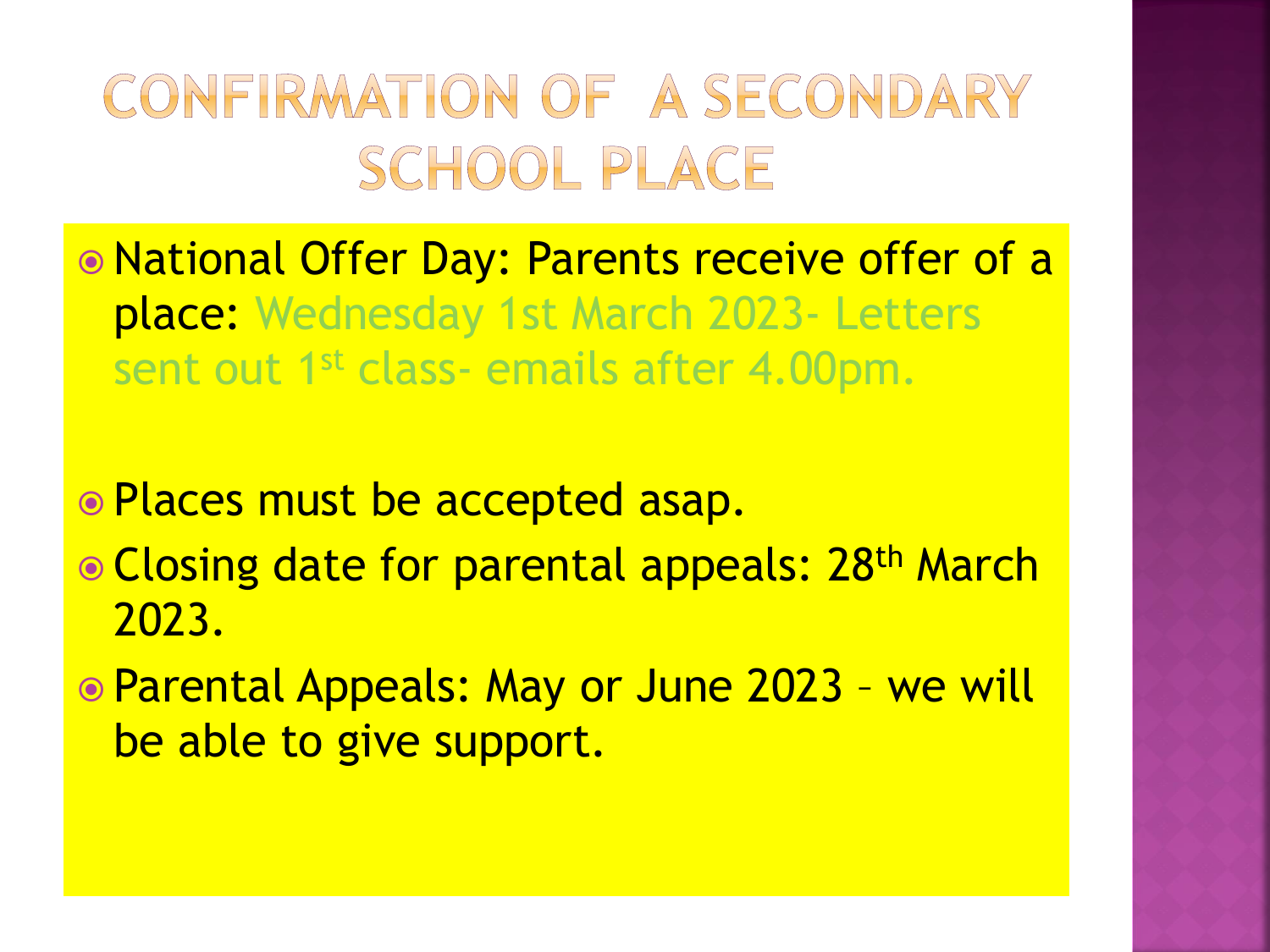## WHAT SHOULD I CONSIDER?

 Which school would *best suit* your child? **Grammar schools are not necessarily better schools** • Test stress - no gifts or promises Amount of practice • Not sure? Submit application by July 1st **[www.kent.gov.uk/ola](http://www.kent.gov.uk/ola)**